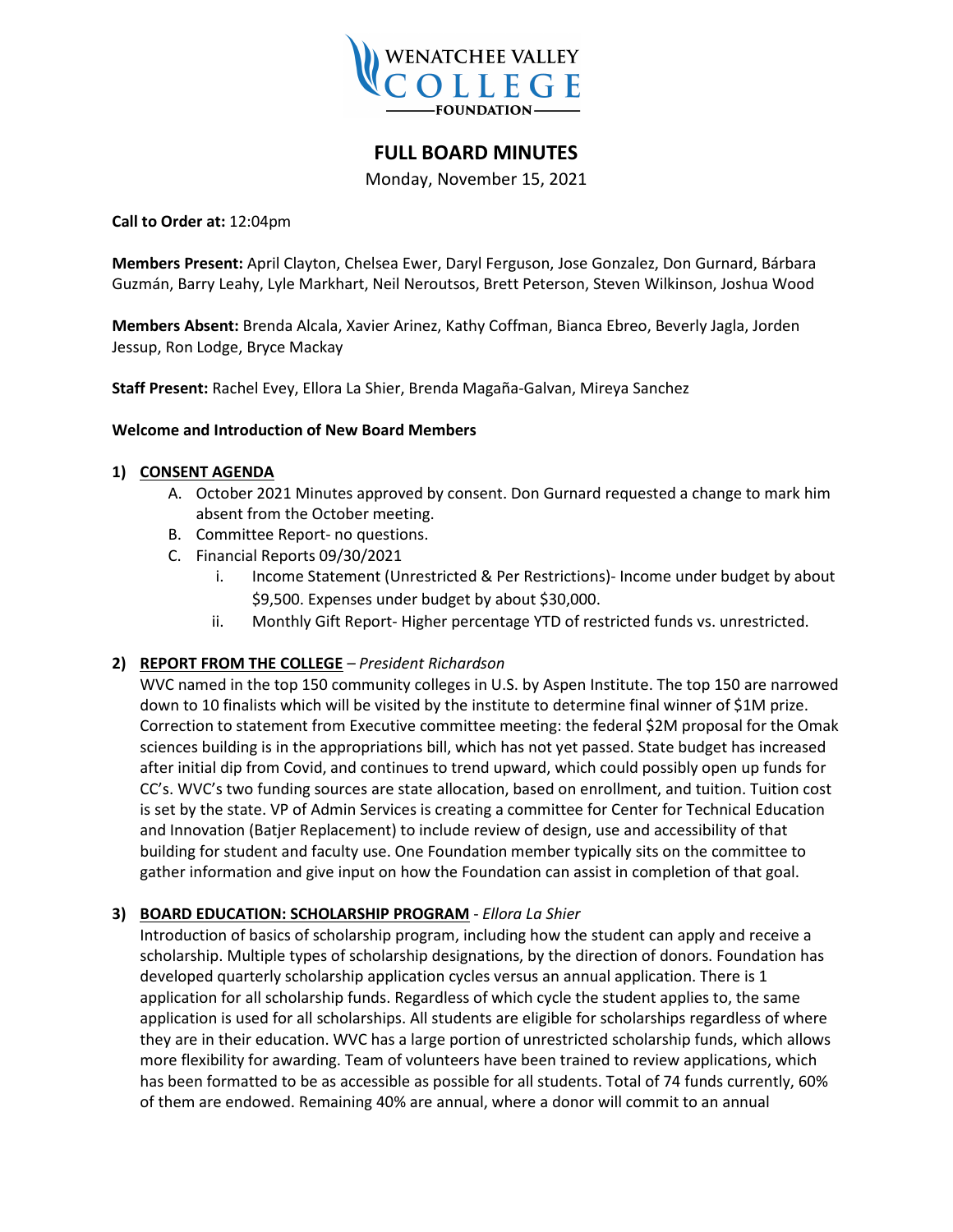

contribution and that is passed through directly to a student. Record of 7 new scholarships established so far in 2021. Allied Health and Skilled Trade programs are the most awarded. Discussion regarding manner of distribution from CFNCW. Transfers take place by working with CFNCW's financial officer to get funds to WVCF's bank account, from which they are distributed to the students' accounts with WVC. This year is the highest awarding in the last 3 years. Larger endowment allocations in the last few years were decided to make sure students can complete their whole programs, rather than just starting their education. Wenatchee campus receives 90% of scholarship awards, with the other 10% going to Omak campus students. Two requests of board members: Be a champion for scholarship programs and volunteers are always needed to review applications.

### **4) OLD BUSINESS**

A. Committee Roster as of October 2021- Request for Budget and Finance members to consider switching to Development committee. Brett Peterson volunteered to make the switch.

### **5) NEW BUSINESS**

A. Updated FY21-22 Unrestricted Budget: Review of what costs are covered in the budget. For the remainder of the FY, there is a change proposed to accommodate the change from parttime to full-time Foundation Coordinator.

## **Motion to approve the updated FY21-22 Unrestricted Budget by April Clayton. Second by Barry Leahy. Motion approved with consent.**

B. Fiscal Procedures Manual: Changes to the manual for this year have been approved by Budget and Finance Committee. Changes include description of digitizing check log tracking and a new section about Unrestricted Funds.

### **Motion to approve the updated Fiscal Procedures Manual by April Clayton. Second by Josh Wood. Motion approved with consent.**

C. WVC Foundation Endowment FY 2021-22 Allocation: Request for allocation following spending policy. The amount would be \$30,130 for FY 2021-22. In future years, this endowment will follow the regular endowment allocation process.

### **Motion to approve allocation of \$30,130 from the WVC Foundation Endowment for FY 2021-22 by Barbara Guzman. Second by April Clayton. Motion approved with consent.**

D. Board Member Application: Cathy Rixey- alumna of WVC, mortgage lender at Guild Mortgage. If approved today, she will attend December meeting and join Development Committee.

# **Motion to approve Cathy Rixey as a board member by April Clayton. Second by Chelsea Ewer. Motion approved with consent.**

**6) EXECUTIVE DIRECTOR REPORT** *– Rachel Evey*